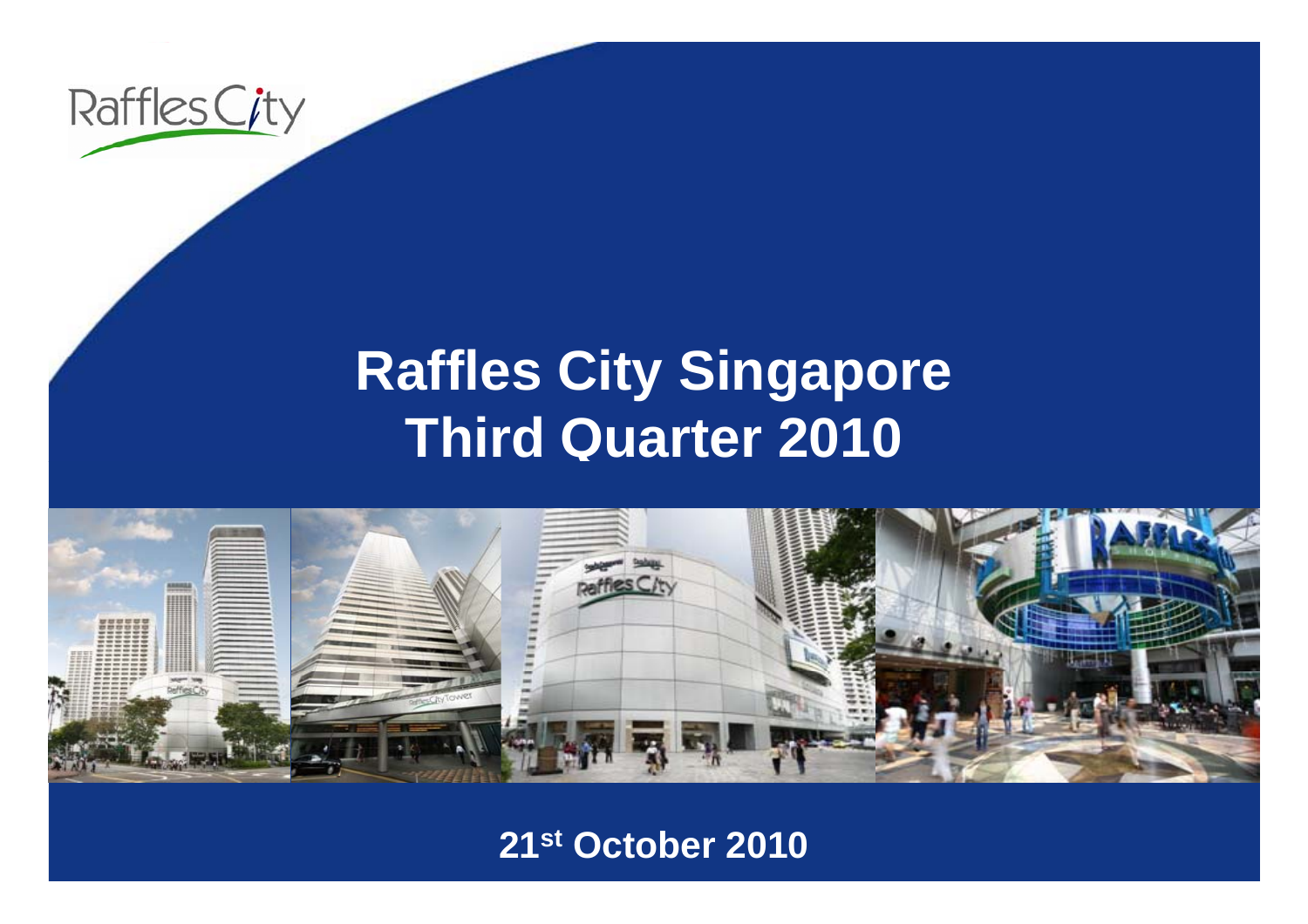

**Raffles City Singapore is jointly owned by CapitaCommercial Trust (CCT) and CapitaMall Trust (CMT) and jointly managed by CapitaCommercial Trust Management Limited (CCTML) and CapitaMall Trust**  Management Limited (CMTML). CCT has 60% interest and CMT has 40% interest in RCS Trust.

#### **This presentation shall be read in conjunction with the respective 2010 Third Quarter Unaudited Financial Statement Announcements released for CCT and CMT.**

This presentation may contain forward-looking statements. These forward-looking statements involve known and unknown risks, uncertainties and other factors that may cause the actual results, performance or achievements to be materially different from any future results, performance or achievements expressed or implied by the forward-looking statements. Forward-looking statements involve inherent risks and uncertainties. A number of factors could cause the actual results or outcomes to differ materially from those expressed in any forwardlooking statement. Representative examples of these factors include (without limitation) general industry and economic conditions, interest rate trends, cost of capital and capital availability, competition from other developments or companies, shifts in expected levels of occupancy rate, property rental income, charge out collections, changes in operating expenses (including employee wages, benefits and training costs), governmental and public policy changes and the continued availability of financing in the amounts and the terms necessary to support future business.

You are cautioned not to place undue reliance on these forward-looking statements, which are based on the current view of the CCTML and CMTML on future events.



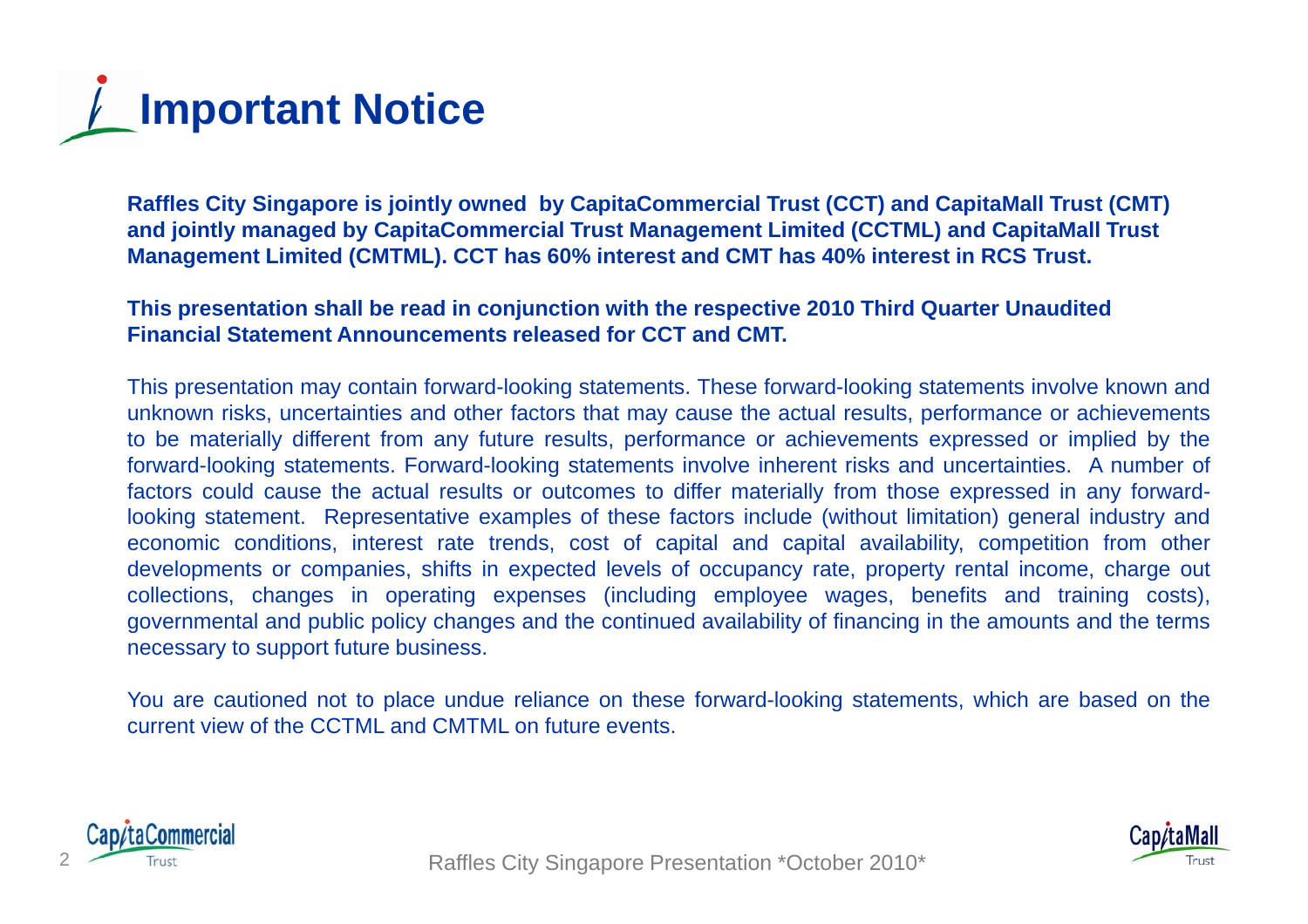# **Performance of RCS Trust – YTD Sep 2010**

|                      | CCT's 60.0% Interest                |                                     |                |                       | <b>RCS Trust</b><br>100%            |
|----------------------|-------------------------------------|-------------------------------------|----------------|-----------------------|-------------------------------------|
|                      | <b>YTD Sep 10</b><br><b>S\$'000</b> | <b>YTD Sep 09</b><br><b>S\$'000</b> | <b>S\$'000</b> | <b>Change</b><br>$\%$ | <b>YTD Sep 10</b><br><b>S\$'000</b> |
| <b>Gross Revenue</b> | 90,499                              | 89,173                              | 1,326          | 1.5                   | 150,831                             |
| - Office             | 17,256                              | 16,257                              | 999            | 6.1                   | 28,760                              |
| - Retail $(1)$       | 36,607                              | 38,182                              | (1, 575)       | (4.1)                 | 61,011                              |
| - Hotel              | 33,413                              | 31,231                              | 2,182          | 7.0                   | 55,689                              |
| - Others $(2)$       | 3,223                               | 3,503                               | (280)          | (8.0)                 | 5,371                               |

| Net Property Income | 65,245 | 62,534 | 711 |  | 108,741 |
|---------------------|--------|--------|-----|--|---------|
|---------------------|--------|--------|-----|--|---------|

Notes:

(1) The decline in retail revenue was due to the asset enhancement works on Basement 1.

(2) The decline in "Others" revenue was due to lower tenants' recovery for YTD Sep 2010.



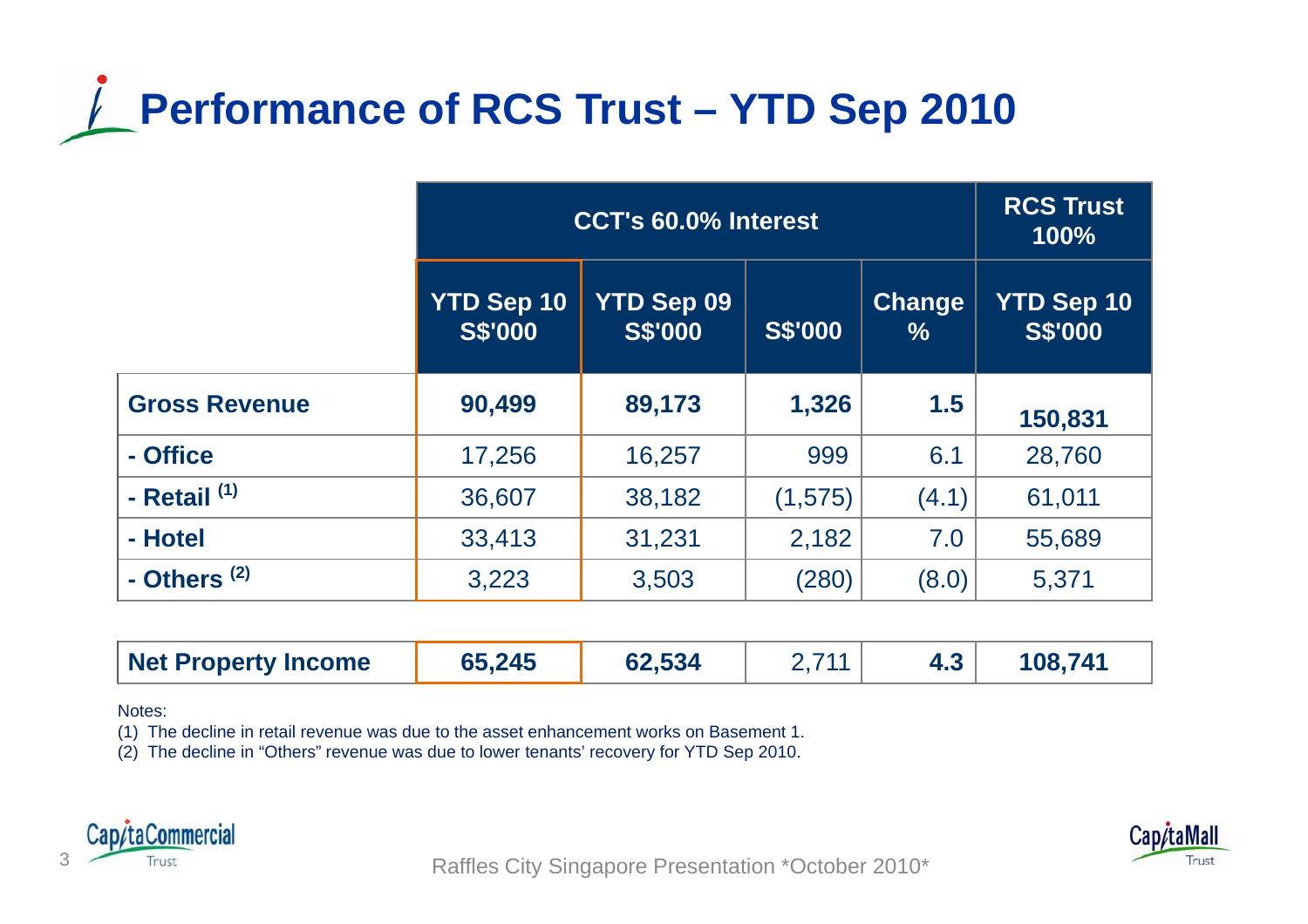## **Raffles City Singapore – Summary**

| Key Details (As at 30 Sep 2010) |                                                                                                                              |  |  |
|---------------------------------|------------------------------------------------------------------------------------------------------------------------------|--|--|
| <b>Gross Floor Area</b>         | 3,452,426 sq ft (or 320,738 sq m)                                                                                            |  |  |
| <b>Net Lettable Area</b>        | Office: 380,396 sq ft (or 35,340 sq m)<br>Retail: 402,023 sq ft (or 37,349 sq m)<br>782,419 sq ft (or 72,689 sq m)<br>Total: |  |  |
| <b>Number of Tenants</b>        | Office: 54<br>Retail: 191<br><b>Hotels &amp; Convention Centre: 1</b><br><b>Total: 246</b>                                   |  |  |
| <b>Number of Hotel Rooms</b>    | 2,030                                                                                                                        |  |  |
| <b>Carpark Lots</b>             | 1,043                                                                                                                        |  |  |
| Title                           | Leasehold tenure of 99 years expiring 15 July 2078                                                                           |  |  |
| Valuation (as at 30 Jun 2010)   | S\$2,572.0 million by CB Richard Ellis (Pte) Ltd and Jones<br>Lang LaSalle Hotels <sup>(1)</sup>                             |  |  |
| <b>Committed Occupancy</b>      | Office:<br>98.3%<br>Retail: 100.0%<br>Total:<br>99.2%                                                                        |  |  |

(1) CB Richard Ellis (Pte) Ltd was engaged to conduct the valuation of the retail and office components and Jones Lang LaSalle Hotels was engaged to conduct the valuation of the hotel component.



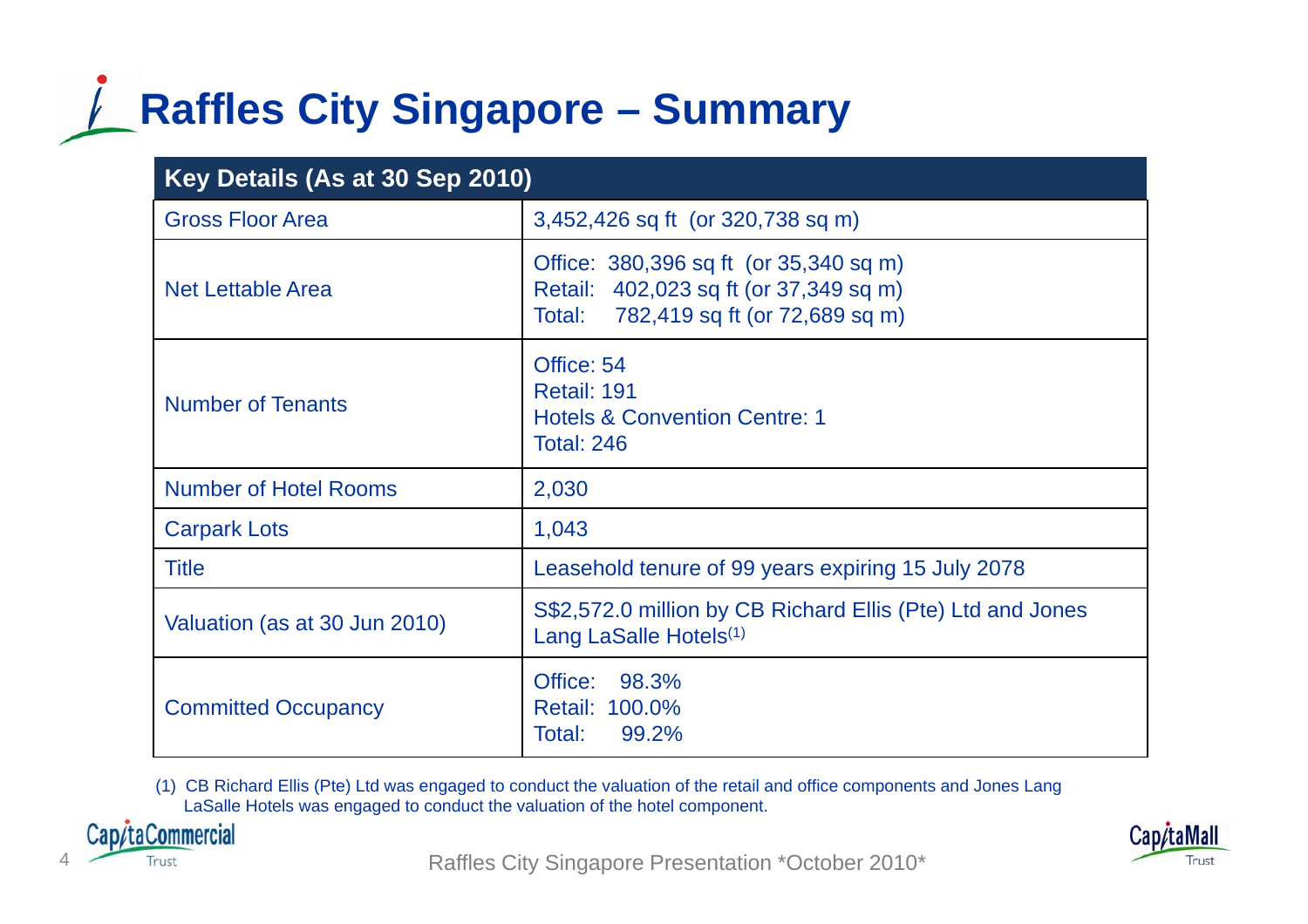# **Lease Expiry Profile – Raffles City Tower (Office)**

### **Leases up for Renewal as a % of Gross Rental Income as at 30 Sep 2010**







Trust Trust **Raffles City Singapore Presentation \*October 2010\***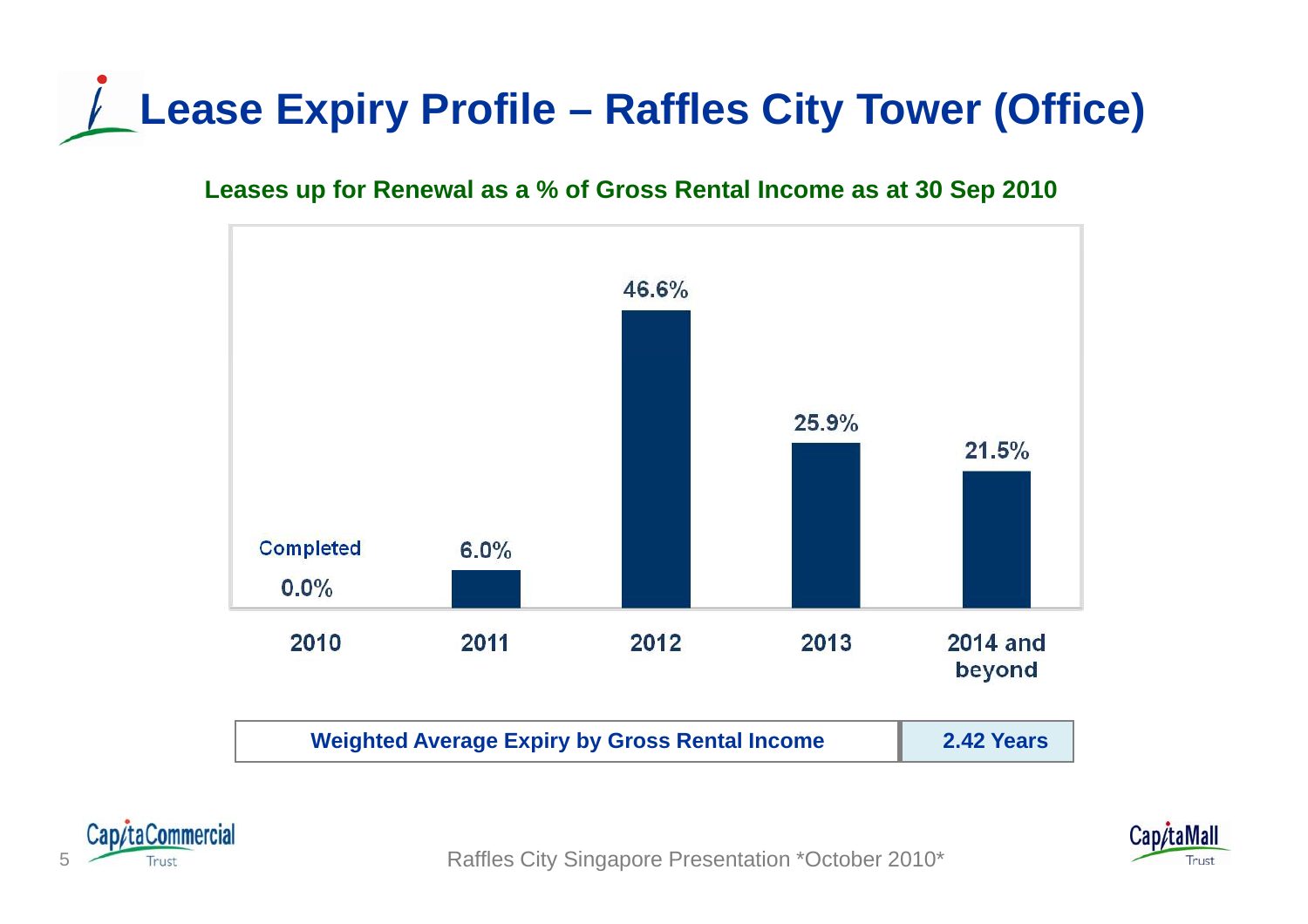# **Lease Expiry Profile – Raffles City Shopping Centre**

### **Leases up for Renewal as a % of Gross Rental Income(1) as at 30 Sep 2010**



(1) Excludes retail turnover rent. Also excludes units affected by asset enhancement works.



Trust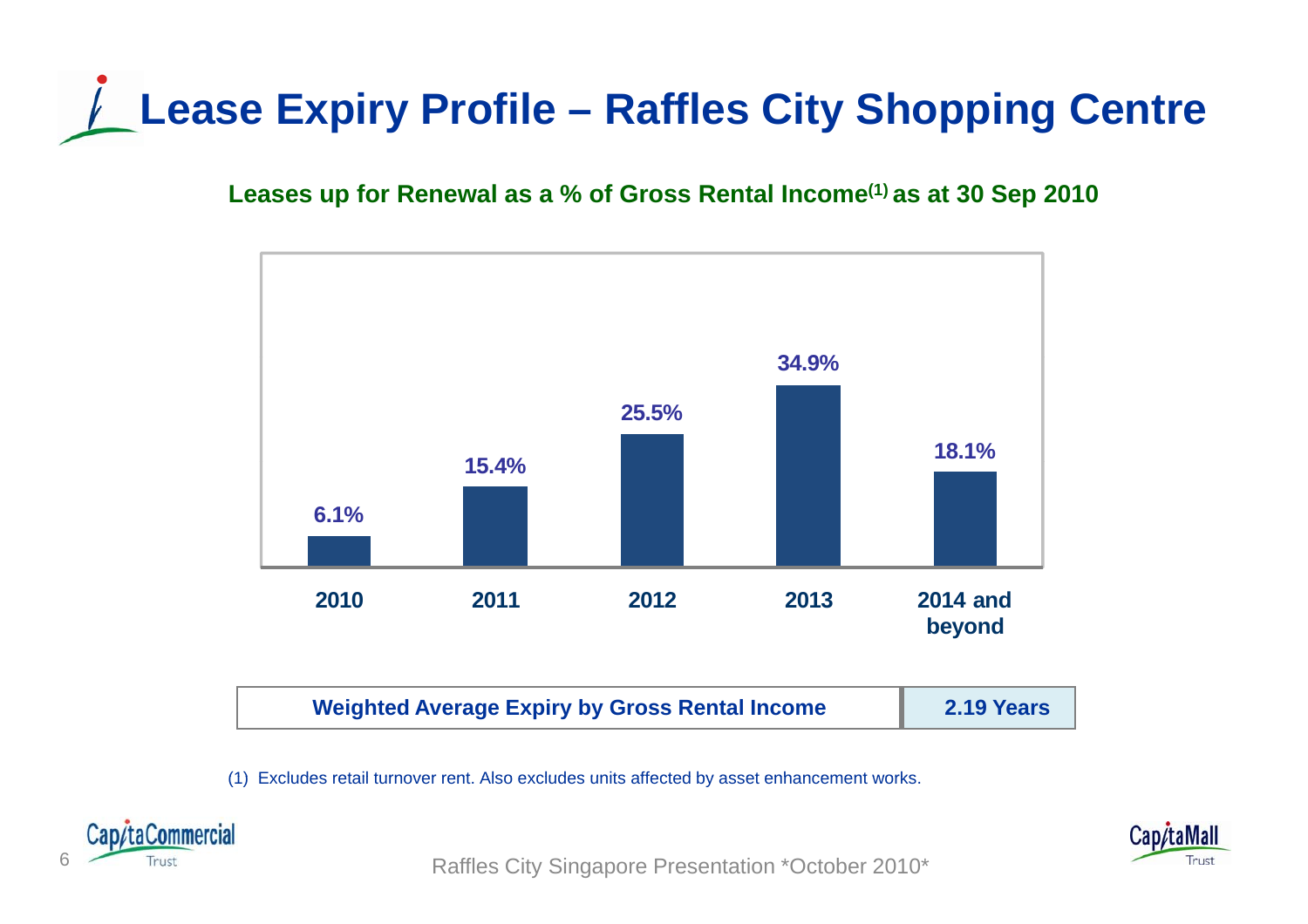# **Top 10 Tenants(1) – Raffles City Tower (Office)**

| <b>Tenant</b>                                           | % of Gross Rental<br><b>Income</b> |
|---------------------------------------------------------|------------------------------------|
| <b>Economic Development Board</b>                       | 25.4%                              |
| <b>Accenture Pte Ltd</b>                                | 11.7%                              |
| <b>Philip Securities Pte Ltd</b>                        | 10.7%                              |
| Petro-Diamond Singapore (Pte) Ltd                       | 4.4%                               |
| <b>Total Trading Asia Pte Ltd</b>                       | 3.8%                               |
| <b>AAPC Hotels Management Pte Ltd</b>                   | 3.3%                               |
| <b>Raffles International Limited</b>                    | 3.0%                               |
| <b>Lyondell South Asia Pte Ltd</b>                      | 2.8%                               |
| Delegation of the European Union to Singapore           | 2.6%                               |
| <b>Orix Investment &amp; Management Private Limited</b> | 2.5%                               |
| <b>Top 10 Tenants</b>                                   | 70.2%                              |
| <b>Other Tenants</b>                                    | 29.8%                              |
| <b>TOTAL</b>                                            | 100.0%                             |

(1) Based on committed gross rental income as at 30 September 2010 2010.



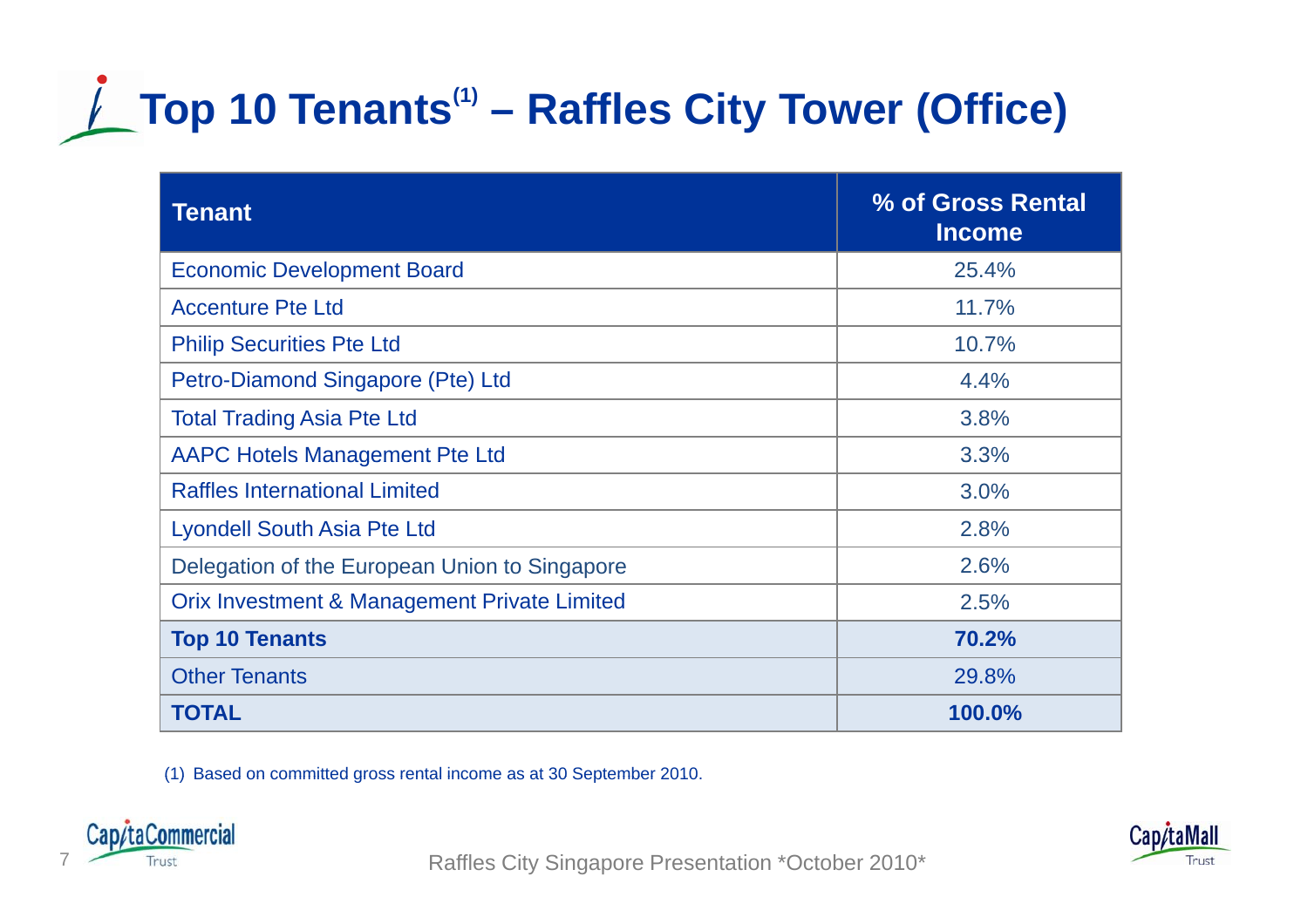# **Top 10 Tenants(1) – Raffles City Shopping Centre**

| <b>Tenant</b>                                  | % of Gross Rental<br><b>Income</b> |
|------------------------------------------------|------------------------------------|
| Robinson & Company (Singapore) Private Limited | 15.0%                              |
| Wing Tai Retail Pte. Ltd.                      | 4.4%                               |
| Jay Gee Enterprises (Pte) Ltd                  | 2.9%                               |
| Cold Storage Singapore (1983) Pte Ltd          | 2.8%                               |
| <b>Food Junction Management Pte Ltd</b>        | 2.5%                               |
| <b>Esprit Retail Pte Ltd</b>                   | 2.4%                               |
| <b>Cortina Watch Pte Ltd</b>                   | 2.3%                               |
| <b>DBS Bank Ltd.</b>                           | 2.0%                               |
| <b>Shokudo Concepts Pte Ltd</b>                | 1.9%                               |
| <b>Hinckley S'pore Trading Pte Ltd</b>         | 1.8%                               |
| <b>Top 10 Tenants</b>                          | 38.0%                              |
| <b>Other Tenants</b>                           | 62.0%                              |
| <b>TOTAL</b>                                   | 100.0%                             |

(1) Based on committed gross rental income (excluding retail turnover rent) as at 30 September 2010. Excludes units affected by asset enhancement works on Basement 1.





8 Trust Trust **Raffles City Singapore Presentation \*October 2010\***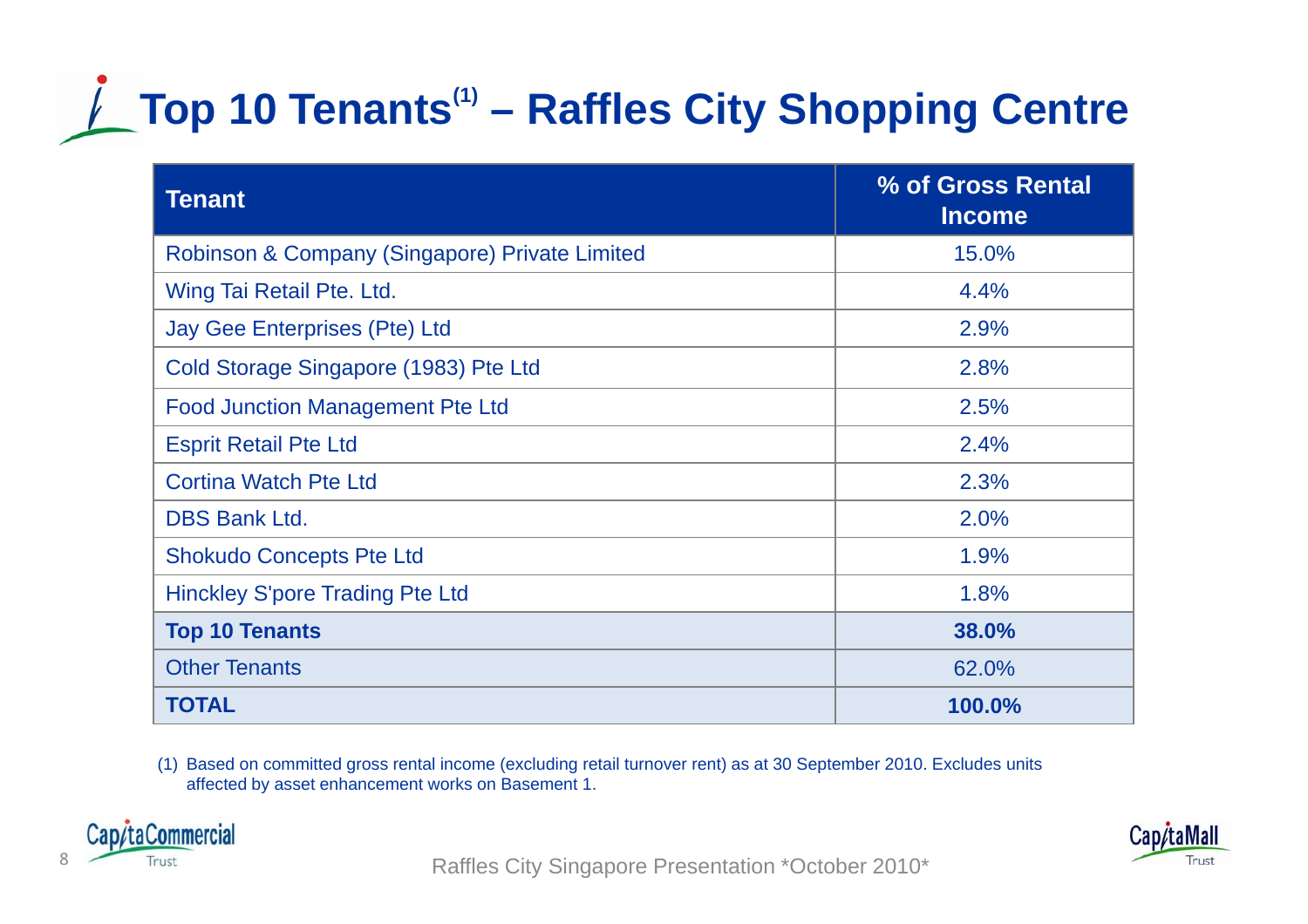

#### **Tenant Business Sector Analysis by Gross Rental Income as at 30 Sep 2010**





Trust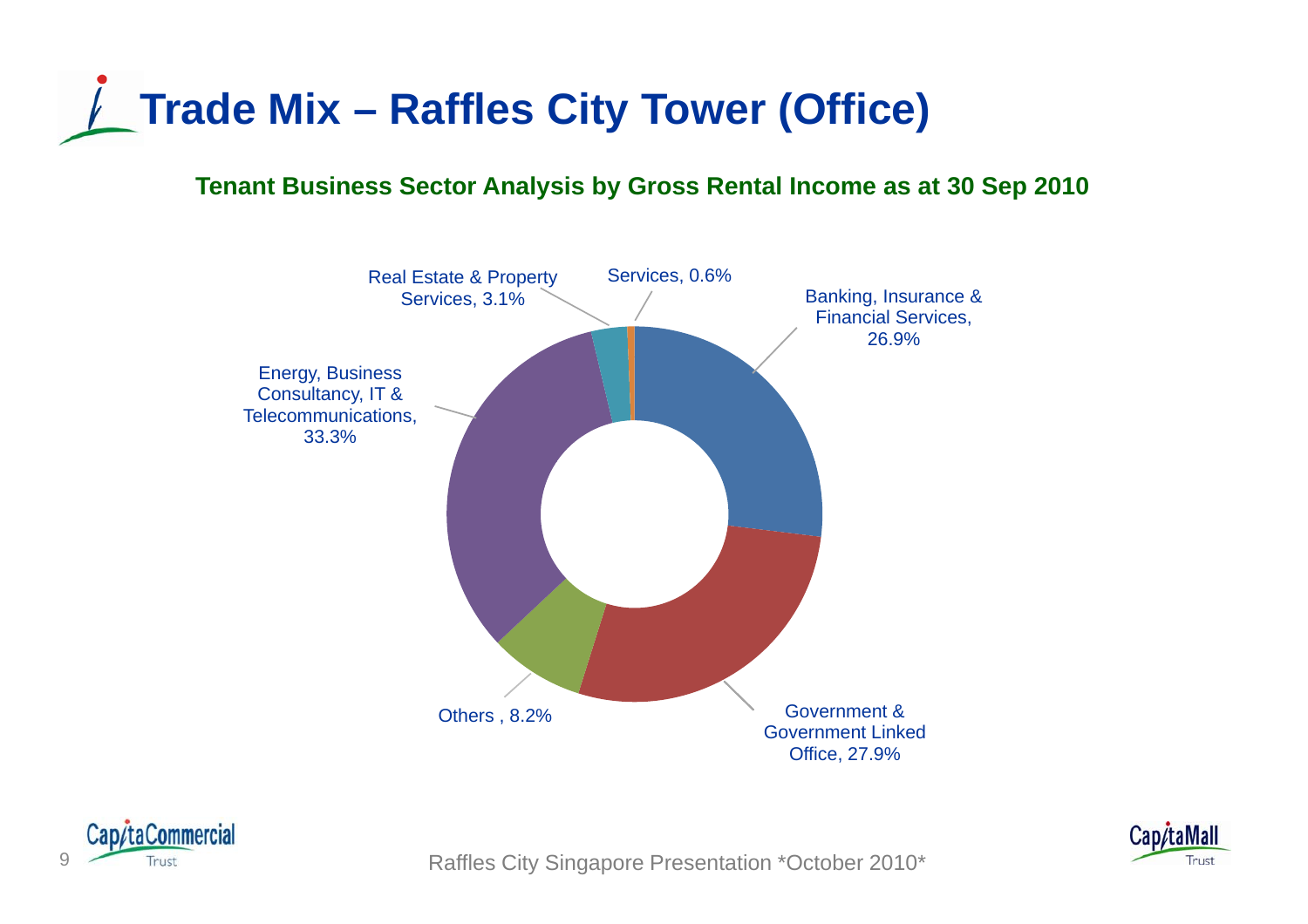

### **Tenant Business Sector Analysis by Gross Rental Income(1) as at 30 Sep 2010**



- (1) Excludes retail turnover rent. Also excludes units affected by asset enhancement works on Basement 1.
- (2) Others include Books & Stationery, Sporting Goods & Apparel, Electrical & Electronics, Houseware & Furnishings, Art Gallery, Music & Video and Toys & Hobbies.





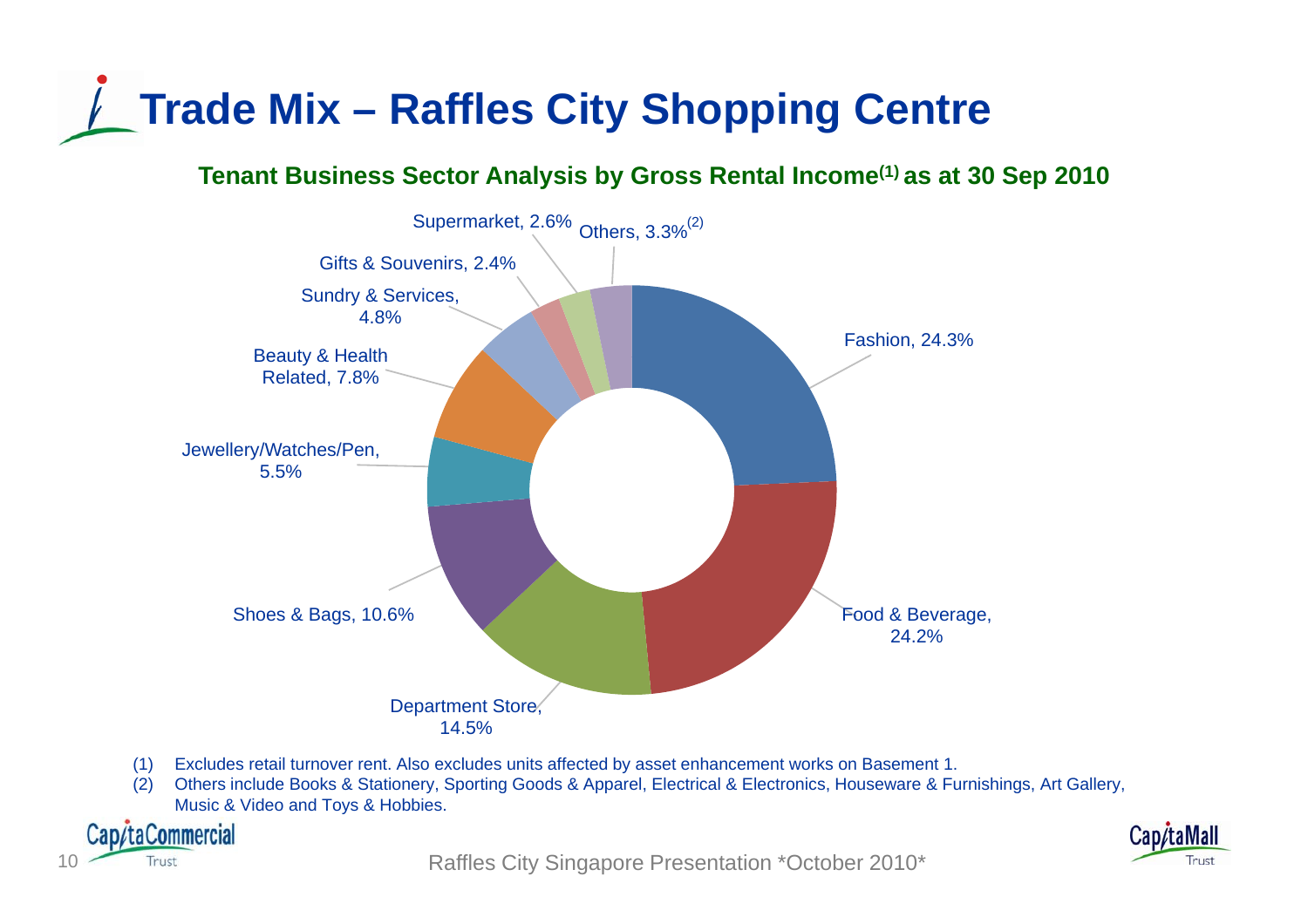### **Update on Asset Enhancement Initiatives ("AEI") for B2 Link to Esplanade MRT Station & B1 Marketplace Reconfiguration**



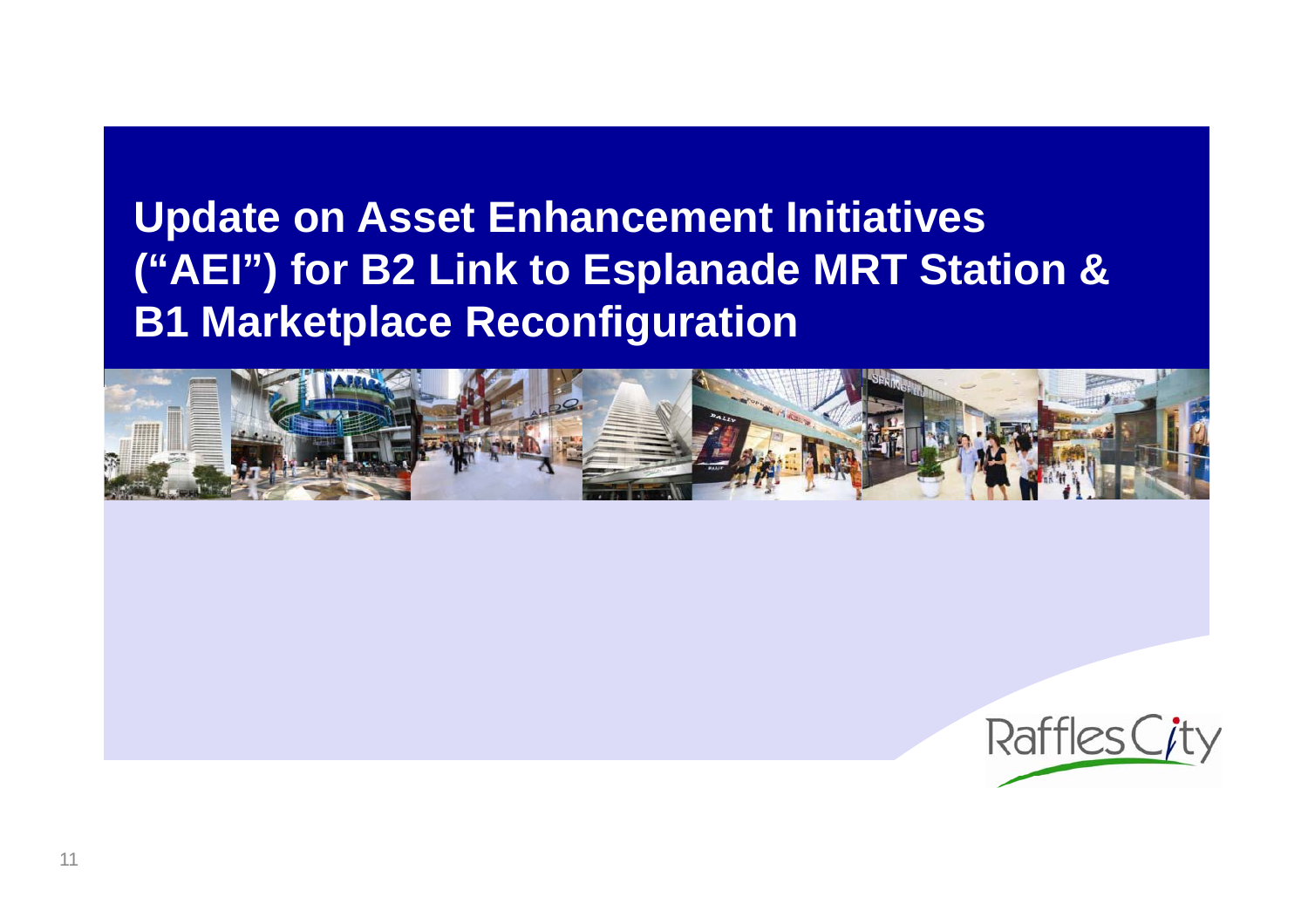## **Asset Enhancement Works on Schedule**

| <b>AEI Works</b>                                           | <b>Status</b>                                                                      |
|------------------------------------------------------------|------------------------------------------------------------------------------------|
| <b>Basement 2 Link to the New Esplanade</b>                | • Completed                                                                        |
| <b>Station (Circle Line) - Stage 1</b>                     | • Trading started since July 2010                                                  |
| <b>Basement 1 Marketplace</b>                              | • Completed                                                                        |
| reconfiguration - Stage 1 and 2                            | • Trading started since August 2010                                                |
| <b>Basement 1 Marketplace</b><br>reconfiguration - Stage 3 | • Partial completion<br>• Trading will commence progressively from<br>October 2010 |





12 Trust Trust Trust **Raffles City Singapore Presentation \*October 2010\***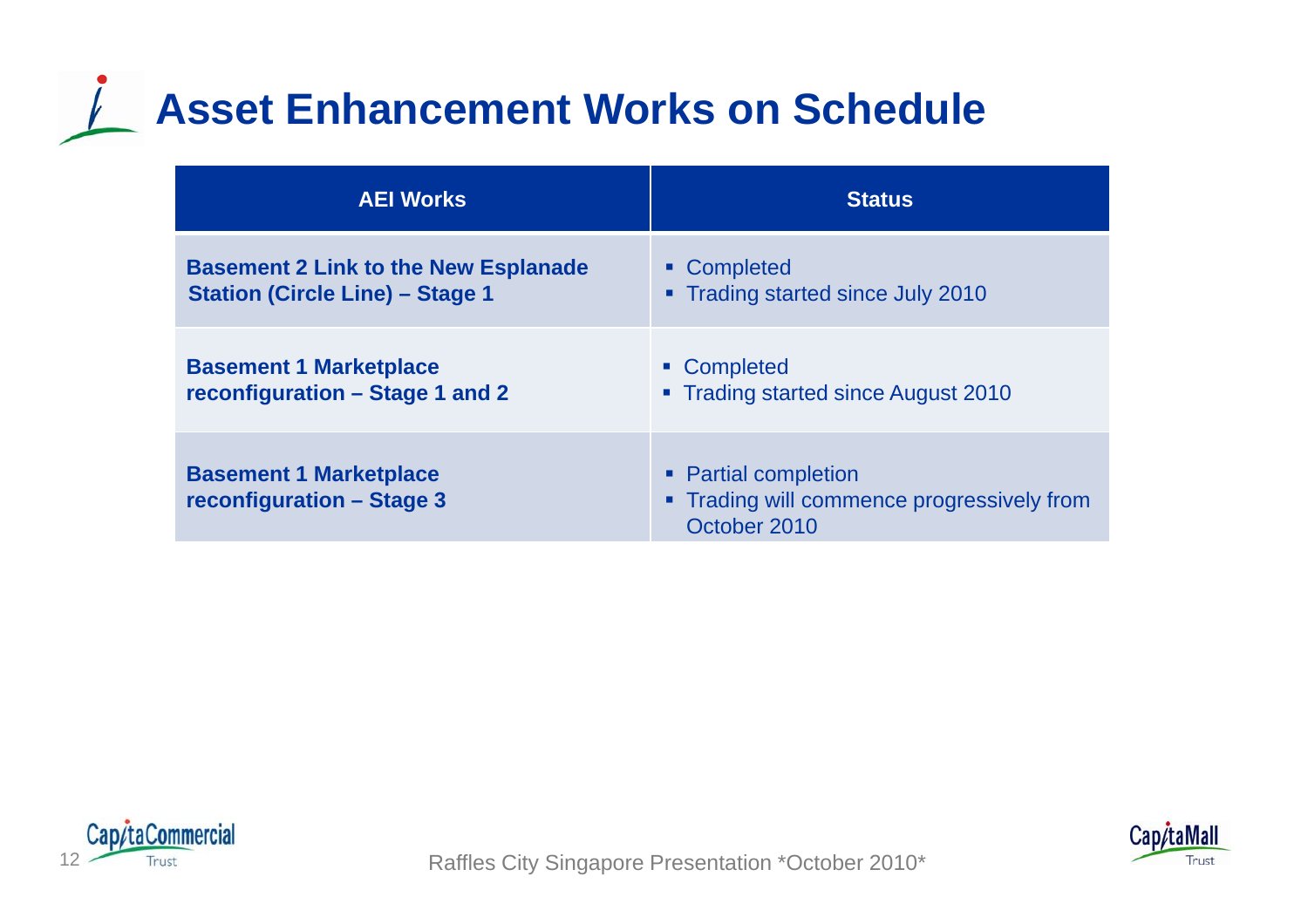## **Raffles City Singapore Basement 1 Tenants**



**The Soup Spoon Skinny Pizza** 









13 Trust Trust **Raffles City Singapore Presentation \*October 2010\*** 

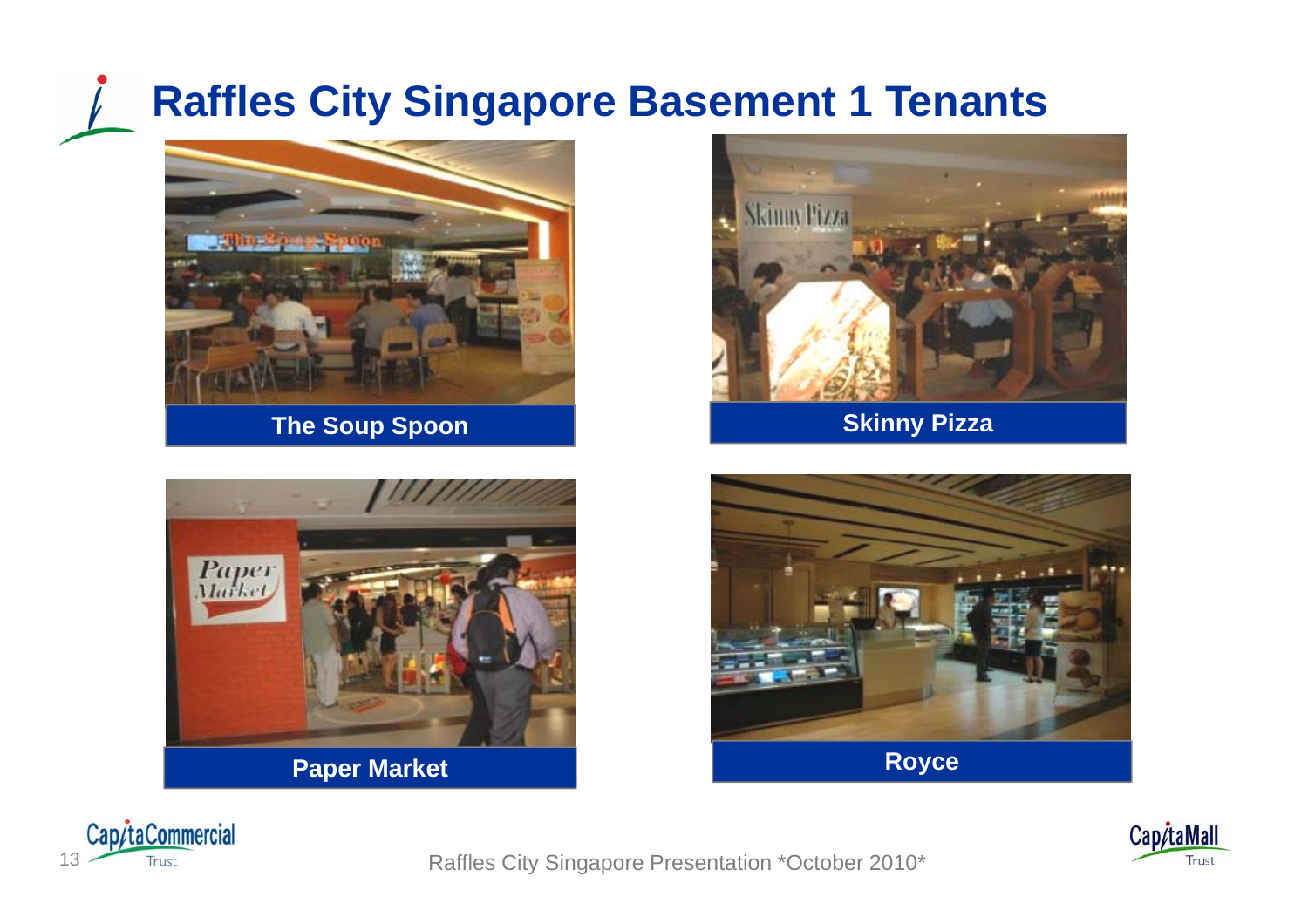## **Value Creation of Planned Initiatives**

### **99% of New AEI Space Committed**

### **Basement 1 Marketplace Reconfiguration & Basement 2 Link**

|                                                     | <b>Projected AEI</b><br>Budget $(1)$ (\$ mil) | <b>Original AEI</b><br>Budget <sup>(1)</sup> (\$ mil) | <b>Variance</b>           |
|-----------------------------------------------------|-----------------------------------------------|-------------------------------------------------------|---------------------------|
| <b>Total Gross Rent per annum</b>                   | 14.83                                         | 14.20                                                 | 4.4%                      |
|                                                     | <b>Projected AEI</b><br>Budget $(1)$ (\$ mil) | <b>Original AEI</b><br>Budget $(1)$ (\$ mil)          | <b>Variance</b><br>(\$mi) |
| Additional Gross Rental Revenue per annum           | 4.06                                          | 3.47                                                  | 0.59                      |
| <b>Estimated Net Property Income per annum</b>      | 3.08                                          | 2.65                                                  | 0.43                      |
| <b>Total Project Cost</b>                           | $34.63^{(2)}$                                 | 33.23                                                 | 1.40                      |
| <b>Return On Investment</b>                         | 8.9%                                          | 8.0%                                                  | 0.9% pt <sup>1</sup>      |
| Increase in Capital Value @ 6.0%                    | 51.30                                         | 44.17                                                 | 7.13                      |
| Net Increase in Capital Value (net of project cost) | 16.67                                         | 10.94                                                 | 5.73                      |

(1) Based on Manager's estimate using actual rent for units leased and budgeted rent for uncommitted units. Numbers presented above are based on 100.0% interest in Raffles City Singapore, CCT's share is only 60.0%.

(2) Revised total project cost.